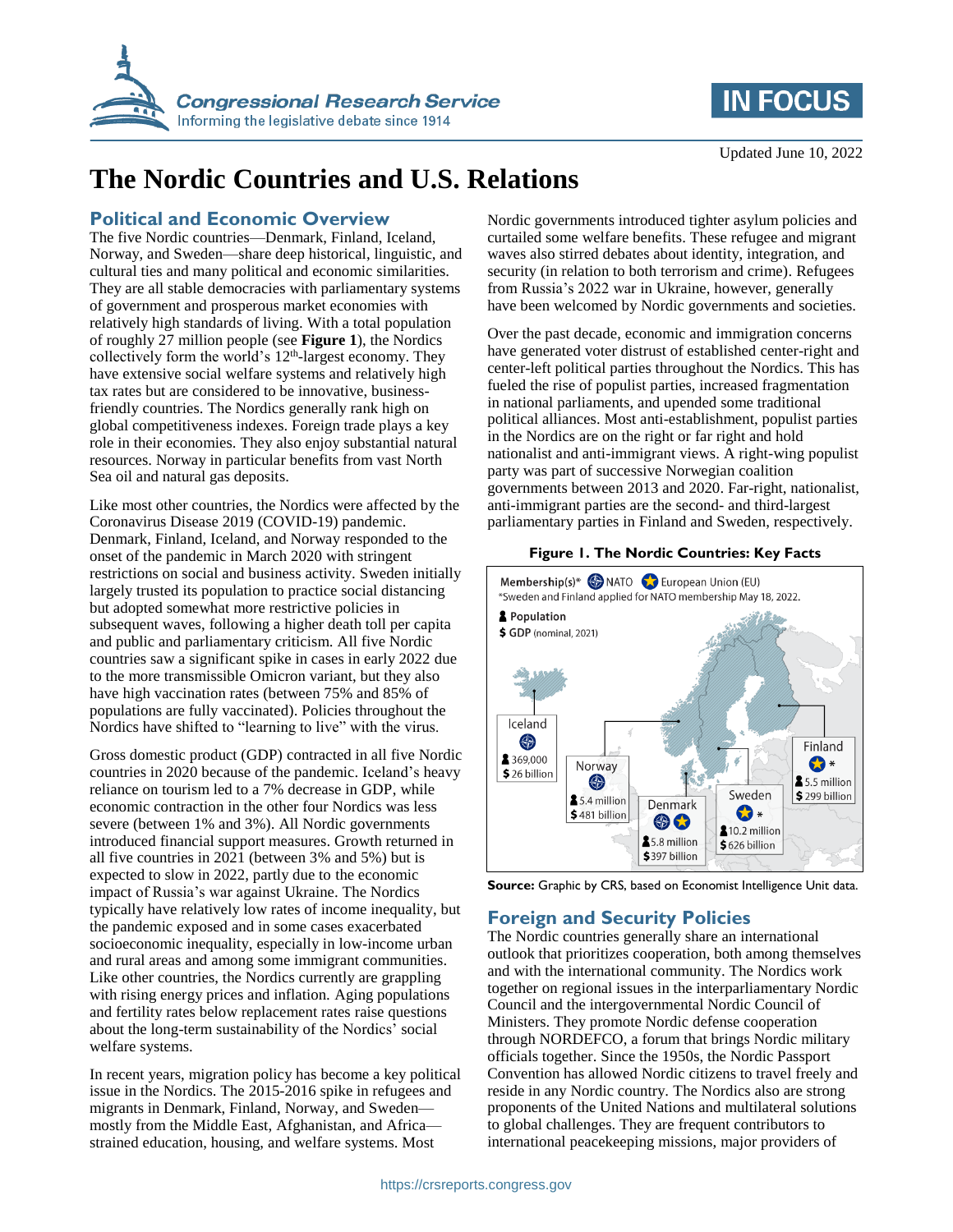development and humanitarian assistance, and supporters of U.N. efforts to address climate change.

As shown in **[Figure 1](#page-0-0)**, Nordic membership in NATO and the European Union (EU) varies. Although traditionally militarily nonaligned, Sweden and Finland applied to join NATO in May 2022 given growing security concerns about Russia (see below). Finland is the only Nordic country that uses the euro, the EU's common currency. Although not in the EU, Iceland and Norway participate in the EU's single market and Schengen area of free movement.

#### **Nordic Security, NATO, and Russia**

Since 2014, Russia's aggression in Ukraine and increased military activity near Nordic borders have alarmed Nordic officials. Nordic countries responded by enhancing defense cooperation and working with NATO to strengthen deterrence. Since Russia's invasion of Ukraine in February 2022, all Nordic governments have provided military, financial, and/or humanitarian assistance to Ukraine and have backed increasingly punitive sanctions against Russia, including targeting Russia's energy sector.

Russia's war against Ukraine has upended decades of Finnish and Swedish security policy that sought to balance ties to the West and relations with Russia. Finland has long been particularly mindful of its relationship with Russia, with which it shares an 830-mile land border. Since the end of the Cold War, both Finland and Sweden have established close partnerships with NATO; they have participated in many NATO operations and have capable military forces that are interoperable with those of the alliance. Public support for NATO has skyrocketed in both countries since Russia's invasion of Ukraine. Finnish and Swedish officials contend their countries would be "security providers," enhancing NATO capabilities and strengthening the alliance's defense posture in the Baltic Sea region in particular. Nearly all allies, including the United States, have welcomed Finland and Sweden's NATO applications. Turkey, however, has voiced reservations and could slow the accession process, which requires alliance consensus.

#### **The Arctic**

The Arctic region (or High North) is a key focus of Nordic foreign policies. All of the Nordics are members of the eight-country Arctic Council (along with Russia, Canada, and the United States) and have long supported peaceful cooperation in the Arctic. The Nordic countries are troubled by the environmental and geostrategic implications of climate change in the Arctic. Warming temperatures and melting ice are increasing access to Arctic sea routes and natural resources. Like the United States, the Nordic countries are wary of enhanced Russian military and commercial activity in the Arctic, as well as of China's growing interests and investments in the region, including with respect to the island of Greenland (a largely selfgoverning part of the Kingdom of Denmark, with a population of around 56,000).

### **Relations with the United States**

The United States and the Nordic countries largely enjoy close relations. About 11 million Americans claim Nordic ancestry. The United States is known to appreciate Nordic cooperation on a wide range of global and regional issues. For example, Finland hosts a multinational center for

combating hybrid threats in which the United States is a partner country. All five Nordic countries supported the U.S.-led coalition against the Islamic State (ISIS/ISIL) with military and/or humanitarian assistance. The United States also is an important non-European trading partner for the Nordic countries. As seen in **[Table 1,](#page-1-0)** U.S.-Nordic investment ties are extensive.

#### <span id="page-1-0"></span>**Table 1. U.S.-Nordic Economic Relations**

(direct investment [historical-cost basis] and employment)

| Nordic<br>Country | U.S.<br><b>Direct</b><br>Inv. in<br><b>Nordics</b><br>(2020) | Nordic<br><b>Direct</b><br>Inv. in<br>U.S.<br>(2020) | Workers<br><b>Employed</b><br>in U.S. by<br>Nordic-<br>owned<br><b>Affiliates</b><br>(2019) | <b>Workers</b><br><b>Employed</b><br>in Nordics<br>by U.S.-<br>owned<br><b>Affiliates</b><br>(2019) |
|-------------------|--------------------------------------------------------------|------------------------------------------------------|---------------------------------------------------------------------------------------------|-----------------------------------------------------------------------------------------------------|
| Denmark           | \$9.9 bil                                                    | \$30.7 bil                                           | 40,000                                                                                      | 41.100                                                                                              |
| <b>Finland</b>    | $$5.3$ bil                                                   | $$15.1$ bil                                          | 37.100                                                                                      | 21,100                                                                                              |
| lceland           | \$796 mil                                                    | N/A                                                  | 400                                                                                         | 1.700                                                                                               |
| Norway            | $$21.5$ bil                                                  | \$30.4 bil                                           | 7.300                                                                                       | 42.700                                                                                              |
| Sweden            | \$63.8 bil                                                   | \$55.4 bil                                           | 226,700                                                                                     | 69,500                                                                                              |

**Source:** U.S. Department of Commerce, Bureau of Economic Analysis, International Trade and Investment Country Facts.

U.S.-Nordic defense ties are considered strong. Since 1951, the United States has provided for Iceland's defense at the request of NATO. Thule Air Base in Greenland is the U.S. military's northernmost installation, providing missile warning and space surveillance. Norway stores prepositioned U.S. military equipment and has hosted U.S. Marines for winter warfare training; a defense cooperation agreement signed in 2021 seeks to facilitate further U.S. military training in Norway and permits U.S. infrastructure investment at certain Norwegian military facilities. In early 2022, the United States and Denmark began negotiations that may provide for rotational deployments of U.S. troops and storage of U.S. military equipment on Danish territory. The United States also has bilateral defense cooperation agreements with Sweden and Finland and, in 2018, concluded a tripartite statement on further boosting defense cooperation. Norway, Denmark, and Finland are acquiring the U.S.-built F-35 Joint Strike Fighter.

U.S.-Nordic relations experienced some tensions during the Trump Administration. Many Nordic officials worried about the extent of President Trump's support for NATO, the EU, and the multilateral trading system. U.S.-Danish relations were strained in 2019 by President Trump's expressed interest in purchasing Greenland due to its strategic location and natural resources.

The Biden Administration has sought to renew and strengthen relations with the Nordic countries. President Biden has asserted robust U.S. support for Finland and Sweden joining NATO. Many Members of Congress also appear to support Finland's and Sweden's NATO bids; U.S. approval requires Senate advice and consent.

**Kristin Archick**, Specialist in European Affairs